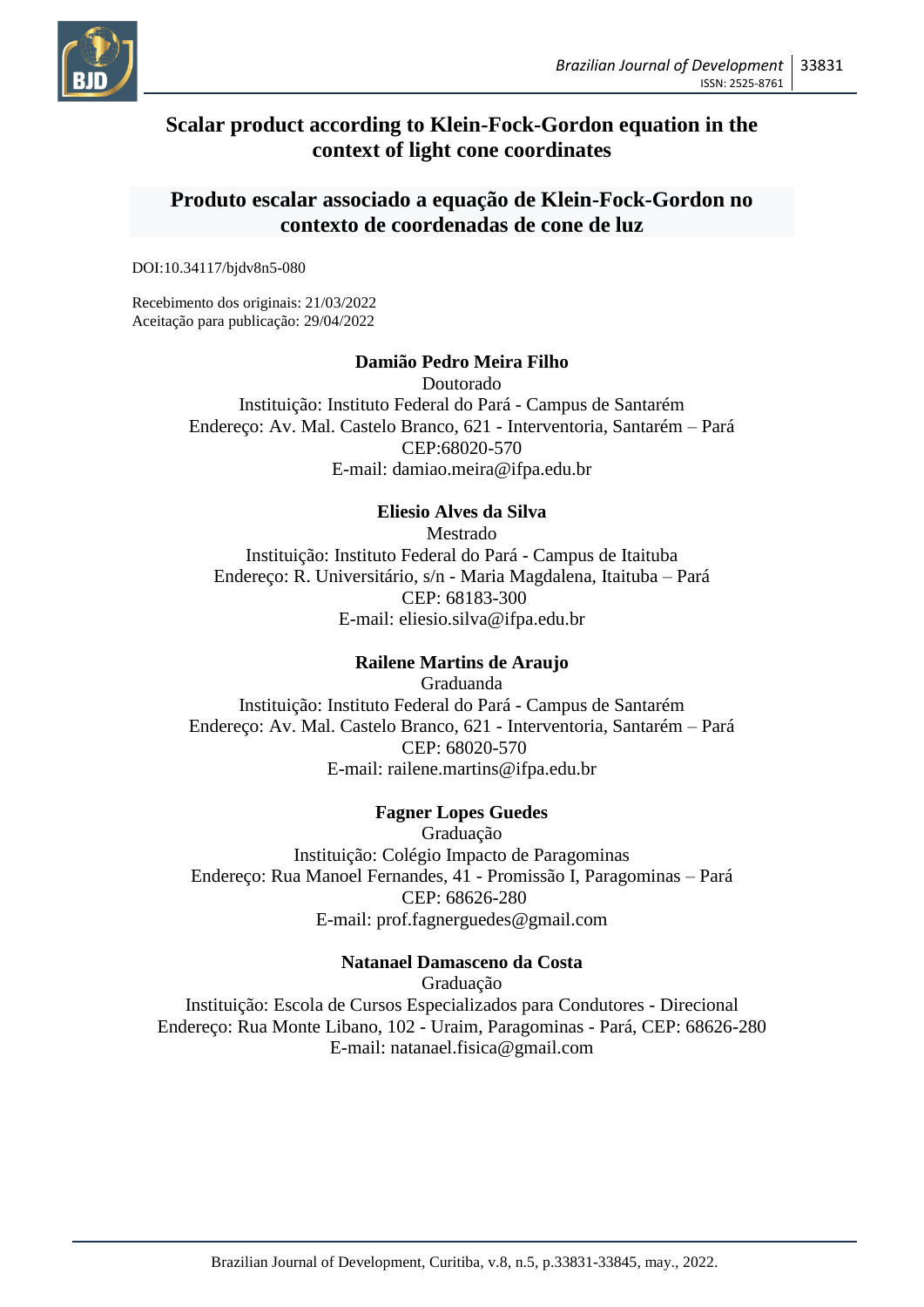

# **Marcelo Silva da Costa**

Graduação Instituição: Banco do Brasil Endereço: Av. Tocantins, 2013 - Centro, Colinas do Tocantins – Tocantins CEP: 77760-000 E-mail: marcelocosta20@gmail.com

# **ABSTRACT**

The objective of the present work is to didactically analyze, in the context of relativistic quantum mechanics, the algebraic structuring of the dot product between two quantum wavefunctions relative to a spin-0 quantum particle, assuming the light cone coordinates. For that, the linear momentum tensor is used in four dimensions, considering the description of the operational and quantum character of energy and linear momentum in three dimensions, as well as defining a pseudo volumetric probability density from which the product is reached scalar, properly written in terms of light cone coordinates.

**Keywords:** scalar product, light cone coordinates.

# **RESUMO**

O objetivo do presente trabalho é analisar didaticamente, no âmbito da mecânica quântica relativística, a estruturação algébrica do produto escalar entre duas funções de onda quântica relativas a uma partícula quântica de spin-0, assumindo as coordenadas do cone de luz. Para tanto, utiliza-se do tensor momento linear em quatro dimensões, considerando a descrição de caráter operatorial e quântico da energia e do momento linear em três dimensões, bem como se define uma pseudo-densidade volumétrica de probabilidade a partir da qual se obtém o produto escalar, devidamente escrito em termos das coordenadas do cone de luz.

Palavras-chave: produto escalar, coordenadas do cone de luz.

# **1 INTRODUCTION**

The dynamics of a spin-0 quantum particle endowed with properties such as rest mass and electric charge, moving in a regime described by Einstein's Special Relativity has been analyzed and studied in the context of Relativistic quantum mechanics aiming at a better understanding of the formalisms of Quantum Electrodynamics and Quantum Field Theory (GOMES, 2015). In this scenario, the present work proposes to present a didactic text on how to write the dot product (or inner product) between two quantum wavefunctions associated with a relativistic spin-0 quantum particle, appropriating of the formalism of light cone coordinates.

To properly achieve this dot product, it initially considers the covariant and contravariant components of the position tensor and the linear momentum tensor, both in four dimensions. Then, within the ambit of Minkowski spacetime, it uses the relativistic expression of the energy of the particle through the tensor contraction between the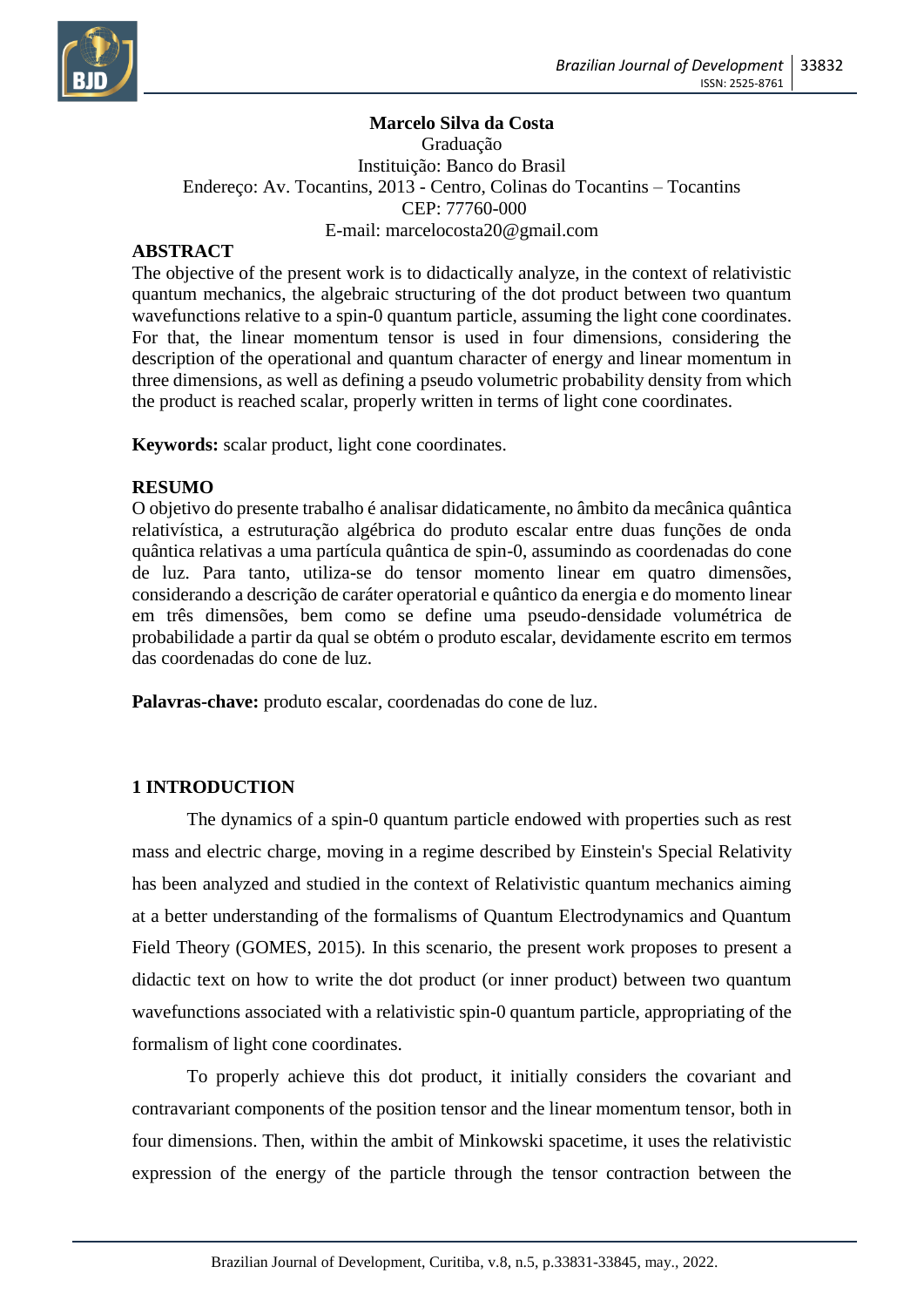

covariant component and the contravariant component of the linear momentum fourvector, performing the substitution of algebraic structure of the quantum energy operator and the three-dimensional linear momentum operator. Additionally, a pseudo volumetric probability density is obtained from which the dot product between two quantum wavefunctions is defined, finally writing said inner product in terms of light cone coordinates in four dimensions.

#### **2 ANALYSIS OF THE PROBABILITY DENSITY TENSOR**

Consider the following contravariant component of the order-1 tensor, which describes the position of an event or structure in 4-dimensional spacetime:

$$
x^{\mu} = (ct, x, y, z) \tag{1}
$$

It is still possible to write its respective covariant component as

$$
x_{\mu} = g_{uv} x^{\nu} \tag{2}
$$

Being the components of the order-2 tensor, called metric tensor associated with the 4-dimensional Minkowski spacetime, given by:

$$
g_{\mu\nu} = \text{diag}(1, -1, -1, -1) \tag{3}
$$

Thus, we can write the covariant components in terms of the temporal variable and the spatial Cartesian coordinates, as (BASSALO, 2008):

$$
x_{\mu} = (ct, -x, -y, -z) \tag{4}
$$

Analyzing about linear momentum in its 4-dimensional tensor form and considering its contravariant component, there is:

$$
p^{\mu} = [p^0, p^1, p^2, p^3] = \left[\frac{E}{c}, p_x, p_y, p_z\right]
$$
 (5)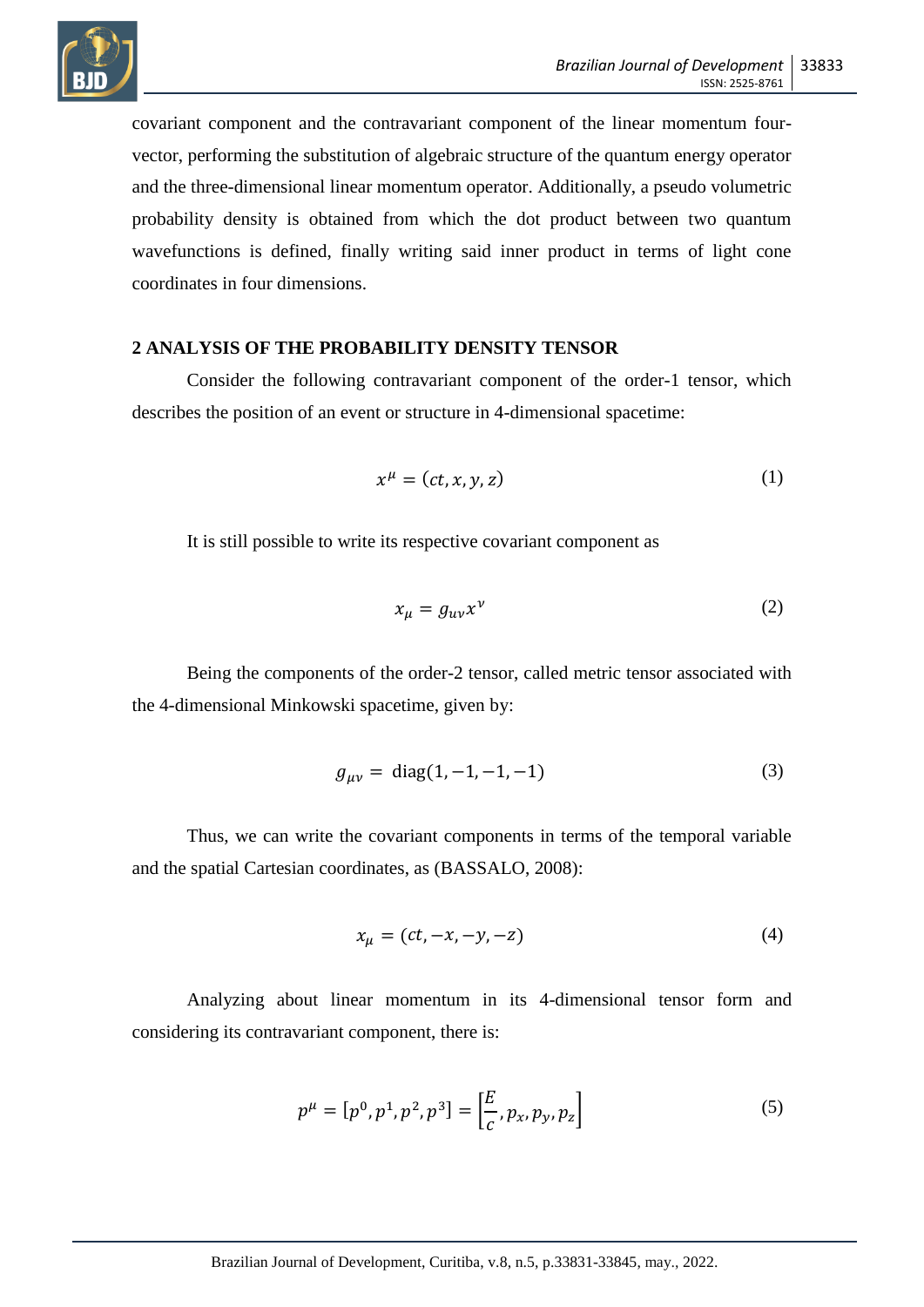

In this case, it is also possible to write the covariant components of the linear momentum four-vector, as follows:

$$
p_{\mu} = [p_0, p_1, p_2, p_3] = \left[\frac{E}{c}, -p_x, -p_y, -p_z\right]
$$
 (6)

The multiplication of the tensor contraction type between the linear momentum tensors of order-1 in 4-dimensions is given by (BASSALO, 2006):

$$
\hat{p}^{\mu}\hat{p}_{\mu}\psi = m_0^2 c^2 \psi \tag{7}
$$

Making use of the properties of the order-2 metric tensor for the 4-dimensional Minkowski spacetime, it is verified:

$$
p^{\mu}p_{\mu} = g_{\mu\nu}p^{\mu}p^{\nu} = p^{0}p^{0} - p_{x}^{2} - p_{y}^{2} - p_{z}^{2}
$$
  
=  $(p^{0})^{2} - p_{x}^{2} - p_{y}^{2} - p_{z}^{2}$   
=  $\frac{E^{2}}{c^{2}} - p_{x}^{2} - p_{y}^{2} - p_{z}^{2}$   
=  $\frac{E^{2}}{c^{2}} - \vec{p} \cdot \vec{p}$  (8)

Wherein  $\vec{p} = \hat{i}p_x + \hat{j}p_y + \hat{k}p_z$ .

Identifying the quantum energy operator as:

$$
\hat{E} = i\hbar \frac{\partial}{\partial t} \tag{9}
$$

Consequently, it is possible to write the following expression:

$$
\frac{\hat{E}\hat{E}}{c^2} = -\hbar^2 \frac{\partial^2}{\partial (ct)^2}
$$
 (10)

Defining the linear momentum operator in 3-dimensional space

$$
\hat{p}_x = -i\hbar \frac{\partial}{\partial x} , \qquad \hat{p}_y = -i\hbar \frac{\partial}{\partial y} , \qquad \hat{p}_z = -i\hbar \frac{\partial}{\partial z}
$$
 (11)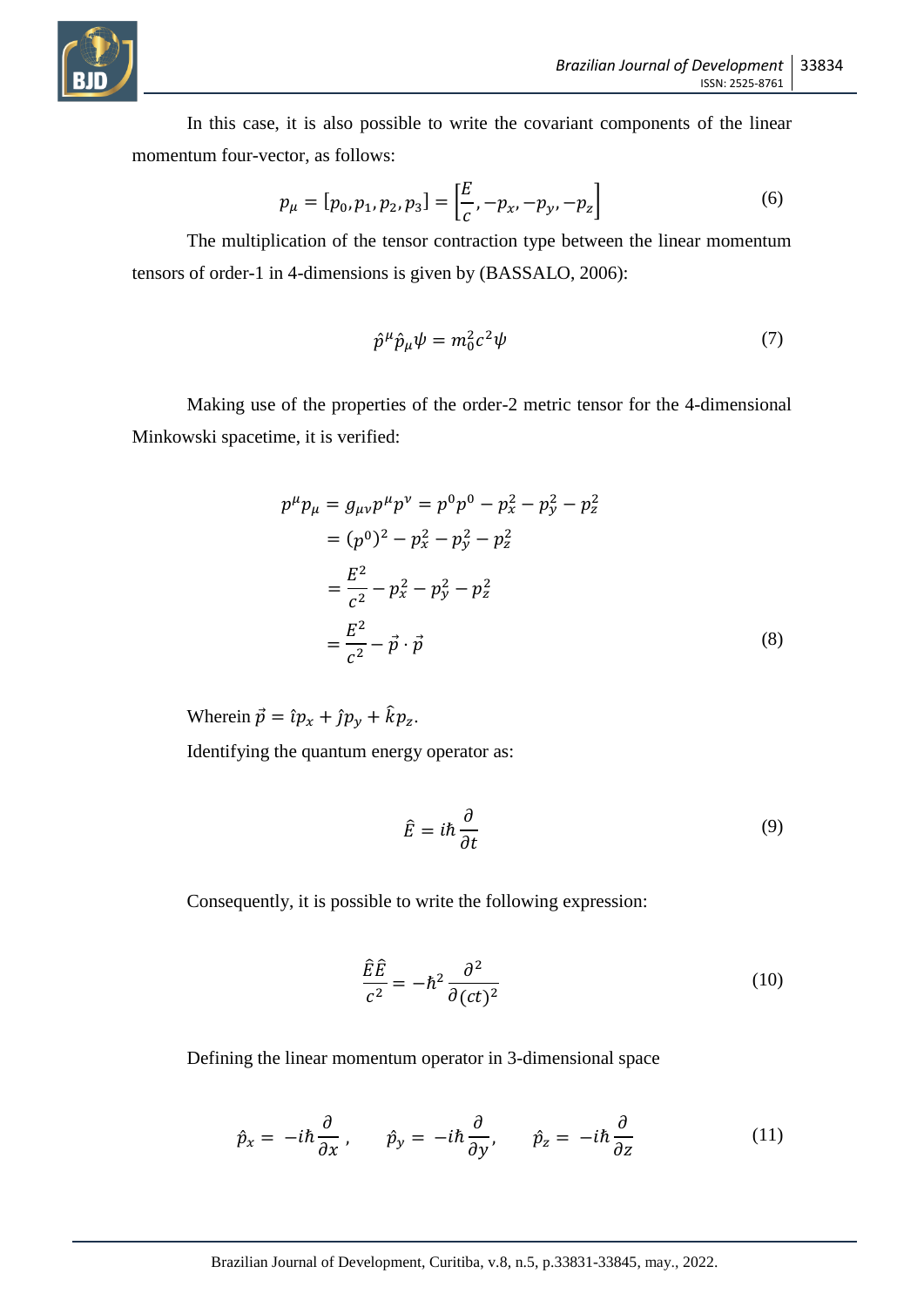

We can, conveniently, write the relations below:

$$
\hat{p}_x \hat{p}_x = -\hbar^2 \frac{\partial^2}{\partial x^2}, \qquad \hat{p}_y \hat{p}_y = -\hbar^2 \frac{\partial^2}{\partial y^2}, \qquad \hat{p}_z \hat{p}_z = -\hbar^2 \frac{\partial^2}{\partial z^2}
$$
(12)

Developing the first term of equation (8), as follows:

$$
\hat{p}^{\mu}\hat{p}_{\mu}\psi = \frac{\hat{E}^{2}}{c^{2}}\psi - \hat{\vec{p}}.\hat{\vec{p}}\psi
$$
  
= 
$$
-\hbar^{2}\frac{\partial^{2}\psi}{\partial(ct)^{2}} + \hbar^{2}\frac{\partial^{2}\psi}{\partial x^{2}} + \hbar^{2}\frac{\partial^{2}\psi}{\partial y^{2}} + \hbar^{2}\frac{\partial^{2}\psi}{\partial z^{2}}
$$
  
= 
$$
-\hbar^{2}\frac{\partial^{2}\psi}{\partial(ct)^{2}} + \hbar^{2}\vec{\nabla}^{2}\psi
$$

Substituting this result into equation (7), we have:

$$
-\hbar^2\frac{\partial^2\psi}{\partial(ct)^2} + \hbar^2\vec{\nabla}^2\psi = m_0^2c^2\psi
$$

Therefore, this expression can be rewritten as:

$$
\frac{\hbar^2}{c^2} \frac{\partial^2 \psi}{\partial t^2} - \hbar^2 \vec{\nabla}^2 \psi + m_0^2 c^2 \psi = 0 \tag{13}
$$

For the purpose of simplification, it is considered  $a = \frac{m_0^2 c^2}{\hbar^2}$  $\frac{\mu_0 c}{\hbar^2}$ , so that equation (13) will be presented as:

$$
-\frac{1}{c^2}\frac{\partial^2\psi}{\partial t^2} + \frac{1}{a}\vec{\nabla}^2\psi = \psi\tag{14}
$$

And in an equivalent way:

$$
-\frac{1}{c^2}\frac{\partial^2\psi^*}{\partial t^2} + \frac{1}{a}\vec{\nabla}^2\psi^* = \psi^*
$$
 (15)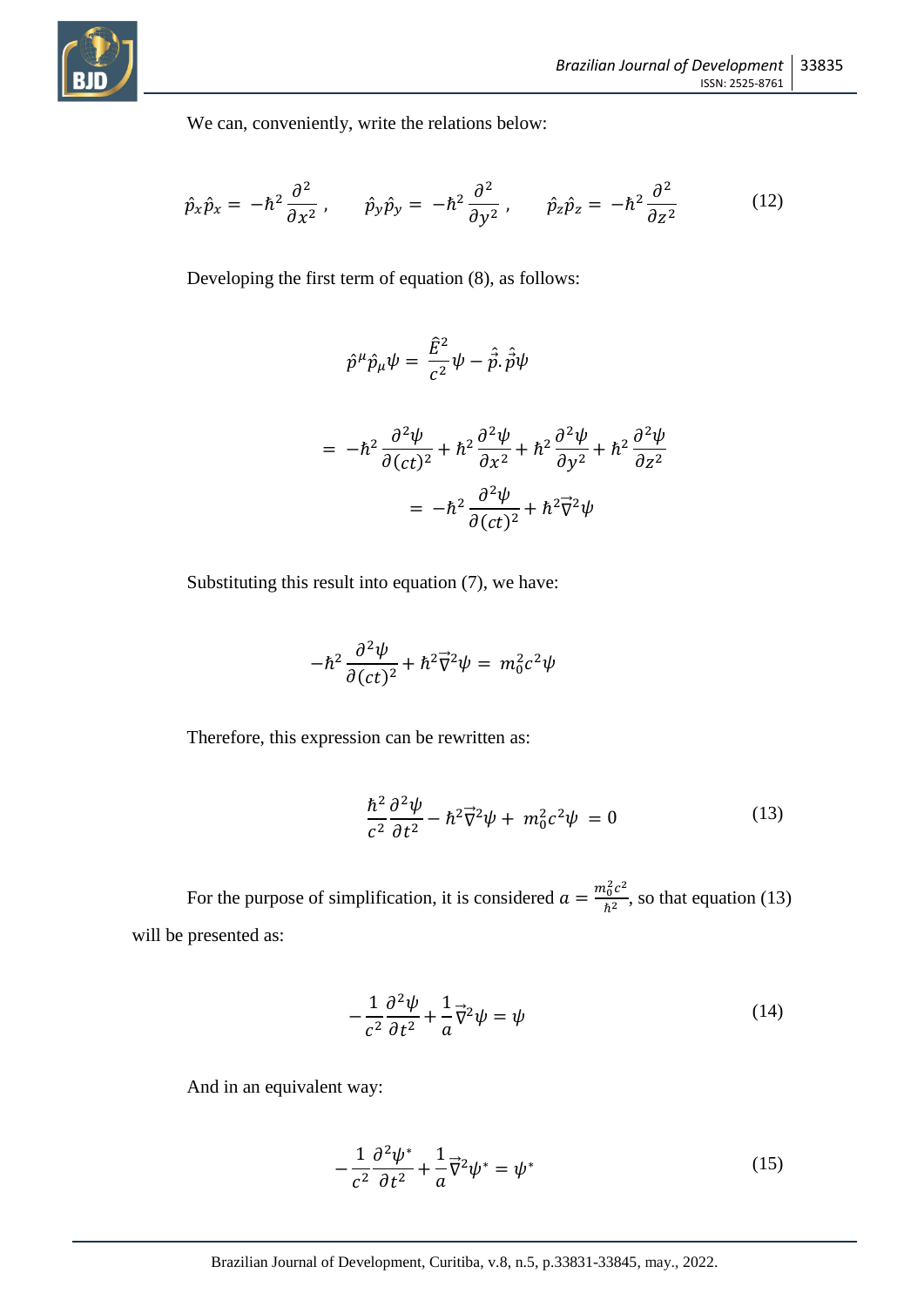

In the meantime, let us consider the quantum wavefunction expressed as:

$$
\psi = \exp\left(-\frac{i}{\hbar}p_{\mu}x^{\mu}\right) \tag{16}
$$

And performing tensor multiplication

$$
p_{\mu}x^{\mu} = \sum_{i=0}^{3} p_{i}x^{i}
$$
  
=  $\frac{E}{c}ct - xp_{x} - yp_{y} - zp_{z}$   
=  $Et - \vec{p} \cdot \vec{r}$  (17)

Being  $\vec{r} = \hat{i}x + \hat{j}y + \vec{k}z$ . In this case, the above quantum wavefunction can be rewritten as:

$$
\psi = \exp\left[\frac{i}{\hbar}(\vec{p} \cdot \vec{r} - Et)\right]
$$
\n(18)

Remembering that  $p^{\mu}p_{\mu} = m_0^2 c^2$  and the relationship expressed in equation (8), it is concluded that:

$$
E = + c\sqrt{|\vec{p}|^2 + m_0^2 c^2}
$$
 (19)

$$
E = -c\sqrt{|\vec{p}|^2 + m_0^2 c^2}
$$
 (20)

Being the equations (19) and (20) corresponding to positive and negative energy, respectively.

Returning to equation (7), it is verified that:

$$
\hat{p}^{\mu}\hat{p}_{\mu}\psi = m_0^2 c^2 \psi \implies (\hat{p}^{\mu}\hat{p}_{\mu} - m_0^2 c^2)\psi = 0 \tag{21}
$$

$$
\hat{p}^{\mu}\hat{p}_{\mu}\psi^* = m_0^2 c^2 \psi^* \Longrightarrow (\hat{p}^{\mu}\hat{p}_{\mu} - m_0^2 c^2)\psi^* = 0 \tag{22}
$$

In this case, it is possible and convenient to write the following relations: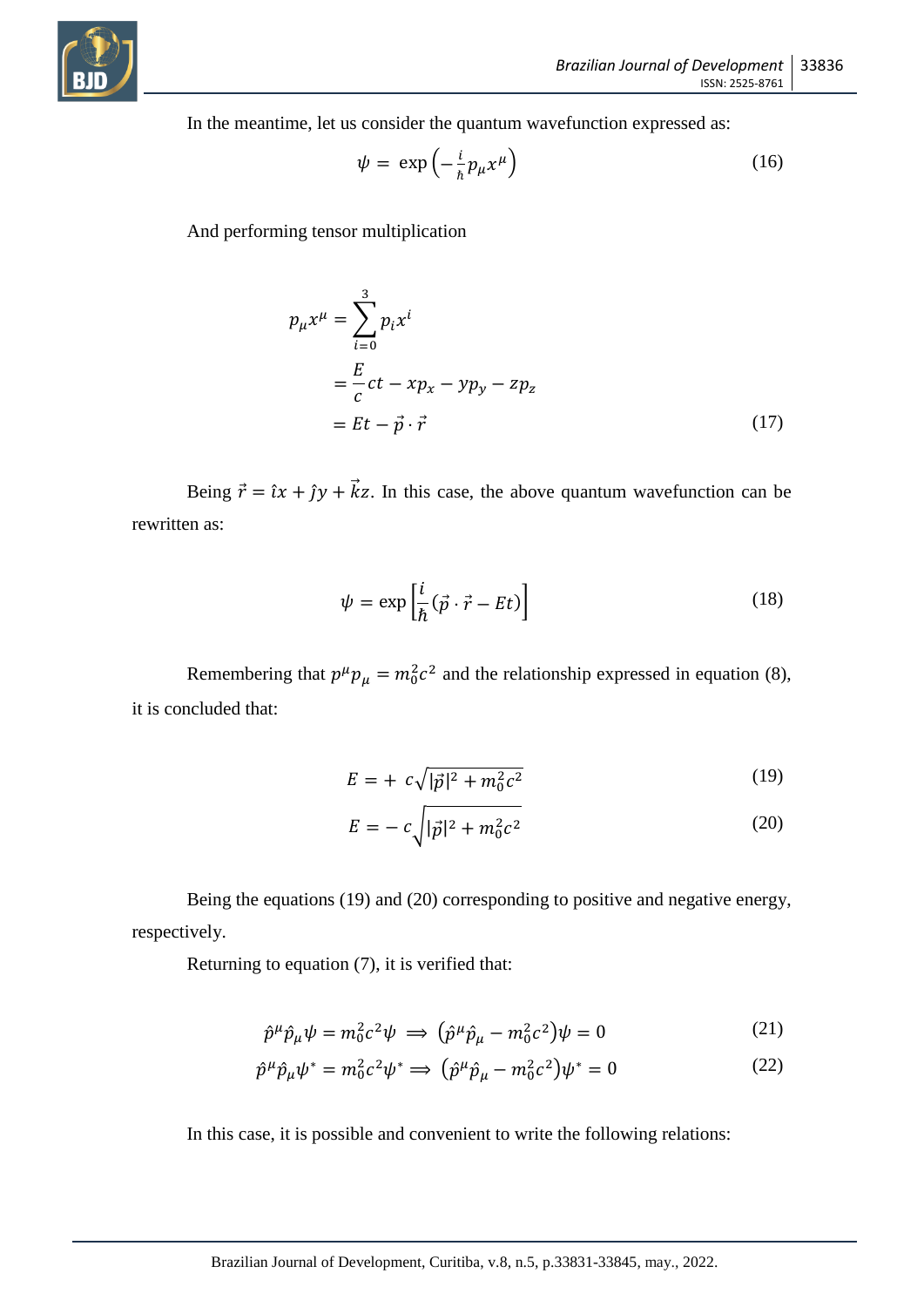

$$
\psi^* \left( \hat{p}^\mu \hat{p}_\mu - m_0^2 c^2 \right) \psi = 0 \tag{23}
$$

$$
\psi(\hat{p}^{\mu}\hat{p}_{\mu} - m_0^2 c^2)\psi^* = 0\tag{24}
$$

Then, subtracting equation (24) from equation (23)

$$
\psi^* \left( \hat{p}^\mu \hat{p}_\mu - m_0^2 c^2 \right) \psi - \psi \left( \hat{p}^\mu \hat{p}_\mu - m_0^2 c^2 \right) \psi^* = 0 \tag{25}
$$

Considering that:

$$
\hat{p}^{\mu} = i\hbar \frac{\partial}{\partial x_{\mu}}^{\ e} \hat{p}_{\mu} = i\hbar \frac{\partial}{\partial x^{\mu}}
$$
\n(26)

And still expressing in detail, we have:

$$
\hat{p}^0 = \frac{i\hbar}{c} \frac{\partial}{\partial t}, \qquad \hat{p}^1 = -i\hbar \frac{\partial}{\partial x}, \qquad \hat{p}^2 = -i\hbar \frac{\partial}{\partial y}, \qquad \hat{p}^3 = -i\hbar \frac{\partial}{\partial z} \tag{27}
$$

$$
\hat{p}_0 = \frac{i\hbar}{c} \frac{\partial}{\partial t}, \qquad \hat{p}_1 = +i\hbar \frac{\partial}{\partial x}, \qquad \hat{p}_2 = +i\hbar \frac{\partial}{\partial y}, \qquad \hat{p}_3 = +i\hbar \frac{\partial}{\partial z}
$$
(28)

We can substitute the relations (26) in equation (25), obtaining:

$$
\psi^* \left[ i\hbar \frac{\partial}{\partial x_\mu} \left( i\hbar \frac{\partial}{\partial x^\mu} \right) - m_0^2 c^2 \right] \psi - \psi \left[ i\hbar \frac{\partial}{\partial x_\mu} \left( i\hbar \frac{\partial}{\partial x^\mu} \right) - m_0^2 c^2 \right] \psi^* = 0
$$
  

$$
\psi^* \left( -\hbar^2 \frac{\partial^2}{\partial x_\mu \partial x^\mu} - m_0^2 c^2 \right) \psi - \psi \left( -\hbar^2 \frac{\partial^2}{\partial x_\mu \partial x^\mu} - m_0^2 c^2 \right) \psi^* = 0
$$
  

$$
-\psi^* \hbar^2 \frac{\partial^2 \psi}{\partial x_\mu \partial x^\mu} - \psi^* m_0^2 c^2 \psi + \psi \hbar^2 \frac{\partial^2 \psi^*}{\partial x_\mu \partial x^\mu} + \psi m_0^2 c^2 \psi^* = 0
$$
  

$$
-\psi^* \frac{\partial^2 \psi}{\partial x_\mu \partial x^\mu} + \psi \frac{\partial^2 \psi^*}{\partial x_\mu \partial x^\mu} = 0
$$
  

$$
-\psi^* \frac{\partial}{\partial x_\mu} \left( \frac{\partial \psi}{\partial x^\mu} \right) + \psi \frac{\partial}{\partial x_\mu} \left( \frac{\partial \psi^*}{\partial x^\mu} \right) = 0
$$
  

$$
-\frac{\partial}{\partial x_\mu} \left( \psi^* \frac{\partial \psi}{\partial x^\mu} \right) + \frac{\partial}{\partial x_\mu} \left( \psi \frac{\partial \psi^*}{\partial x^\mu} \right) = 0
$$
(29)

Developing the partial derivatives of equation (29), as follows: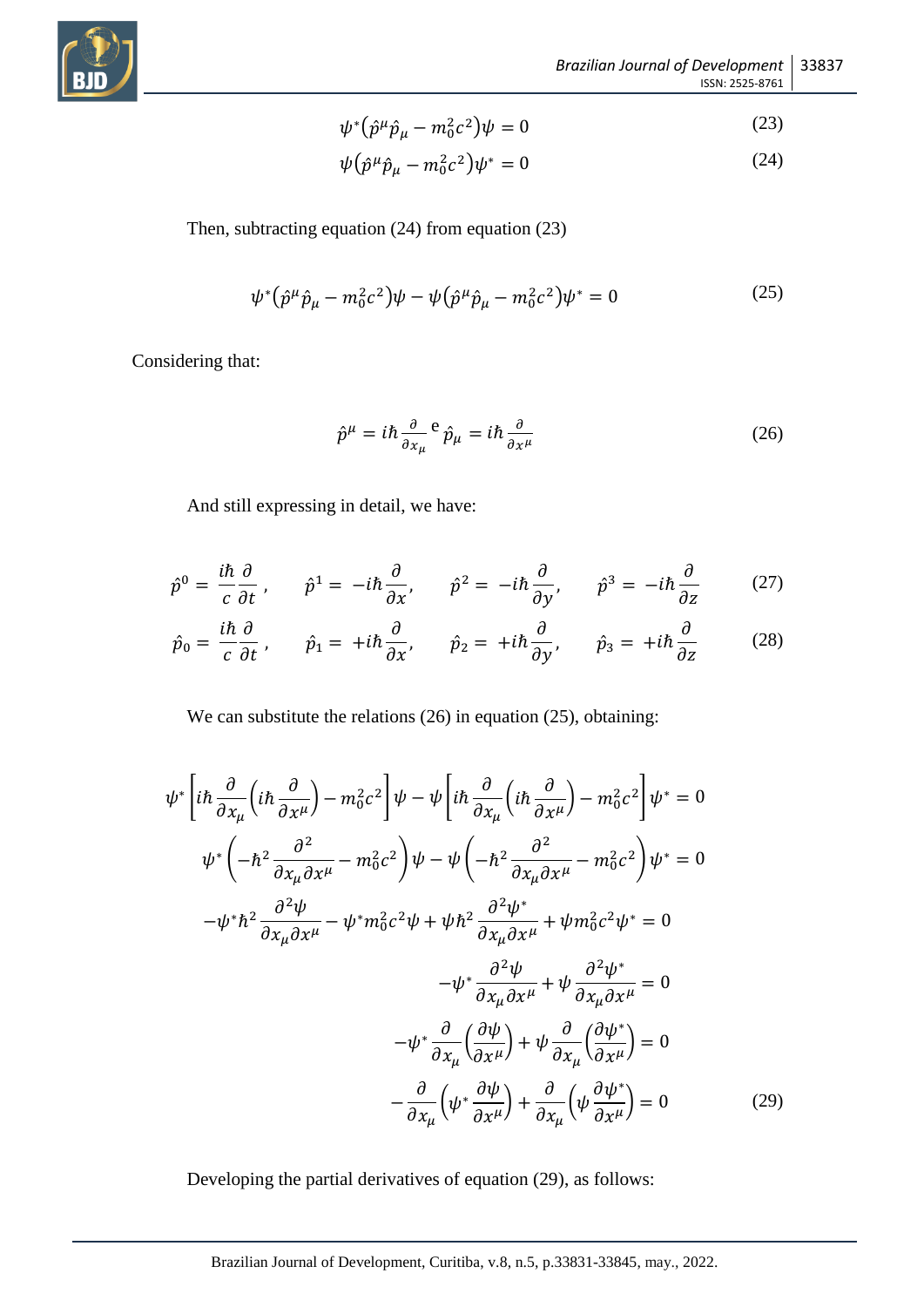$$
\frac{\partial}{\partial x^{\mu}}\left(\psi^{*} \frac{\partial \psi}{\partial x_{\mu}}\right) = \frac{\partial \psi^{*}}{\partial x^{\mu}} \frac{\partial \psi}{\partial x_{\mu}} + \psi^{*} \frac{\partial}{\partial x^{\mu}}\left(\frac{\partial \psi}{\partial x_{\mu}}\right)
$$

$$
\frac{\partial}{\partial x^{\mu}}\left(\psi \frac{\partial \psi^{*}}{\partial x_{\mu}}\right) = \frac{\partial \psi}{\partial x^{\mu}} \frac{\partial \psi^{*}}{\partial x_{\mu}} + \psi \frac{\partial}{\partial x^{\mu}}\left(\frac{\partial \psi^{*}}{\partial x_{\mu}}\right)
$$

And substituting them in equation (29), we reach the following relationship:

$$
\frac{\partial \psi^*}{\partial x^\mu} \frac{\partial \psi}{\partial x_\mu} = \frac{\partial \psi}{\partial x^\mu} \frac{\partial \psi^*}{\partial x_\mu}
$$
(30)

We can also identify the following relationship:

$$
\frac{\partial}{\partial x^{\mu}} \left( \psi^* \frac{\partial \psi}{\partial x_{\mu}} \right) - \frac{\partial}{\partial x^{\mu}} \left( \psi \frac{\partial \psi^*}{\partial x_{\mu}} \right) = 0
$$
\n
$$
\psi^* \frac{\partial}{\partial x^{\mu}} \left( \frac{\partial \psi}{\partial x_{\mu}} \right) - \psi \frac{\partial}{\partial x^{\mu}} \left( \frac{\partial \psi^*}{\partial x_{\mu}} \right) = 0
$$
\n
$$
\frac{\partial}{\partial x^{\mu}} \left( \psi^* \frac{\partial \psi}{\partial x_{\mu}} - \psi \frac{\partial \psi^*}{\partial x_{\mu}} \right) = 0
$$
\n(31)

In practice, it is possible to define a candidate order-1 tensor to be configured as a 4-dimensional probability current density tensor, relative to the quantum wavefunction, expressed in 4-dimensions as:

$$
J^{\mu} = \frac{i\hbar}{2m_0} \left( \psi^* \frac{\partial \psi}{\partial x_{\mu}} - \psi \frac{\partial \psi^*}{\partial x_{\mu}} \right)
$$
(32)

For reasons of simplification in the notation, it is assumed that  $\frac{\partial}{\partial x^{\mu}} = \partial_{\mu}$ . Based on expression (31) and considering that the term  $\frac{i\hbar}{2m_0}$  is a constant, we can highlight:

$$
\partial_{\mu}J^{\mu} = 0 \tag{33}
$$

Using the order-2 metric tensor, we have: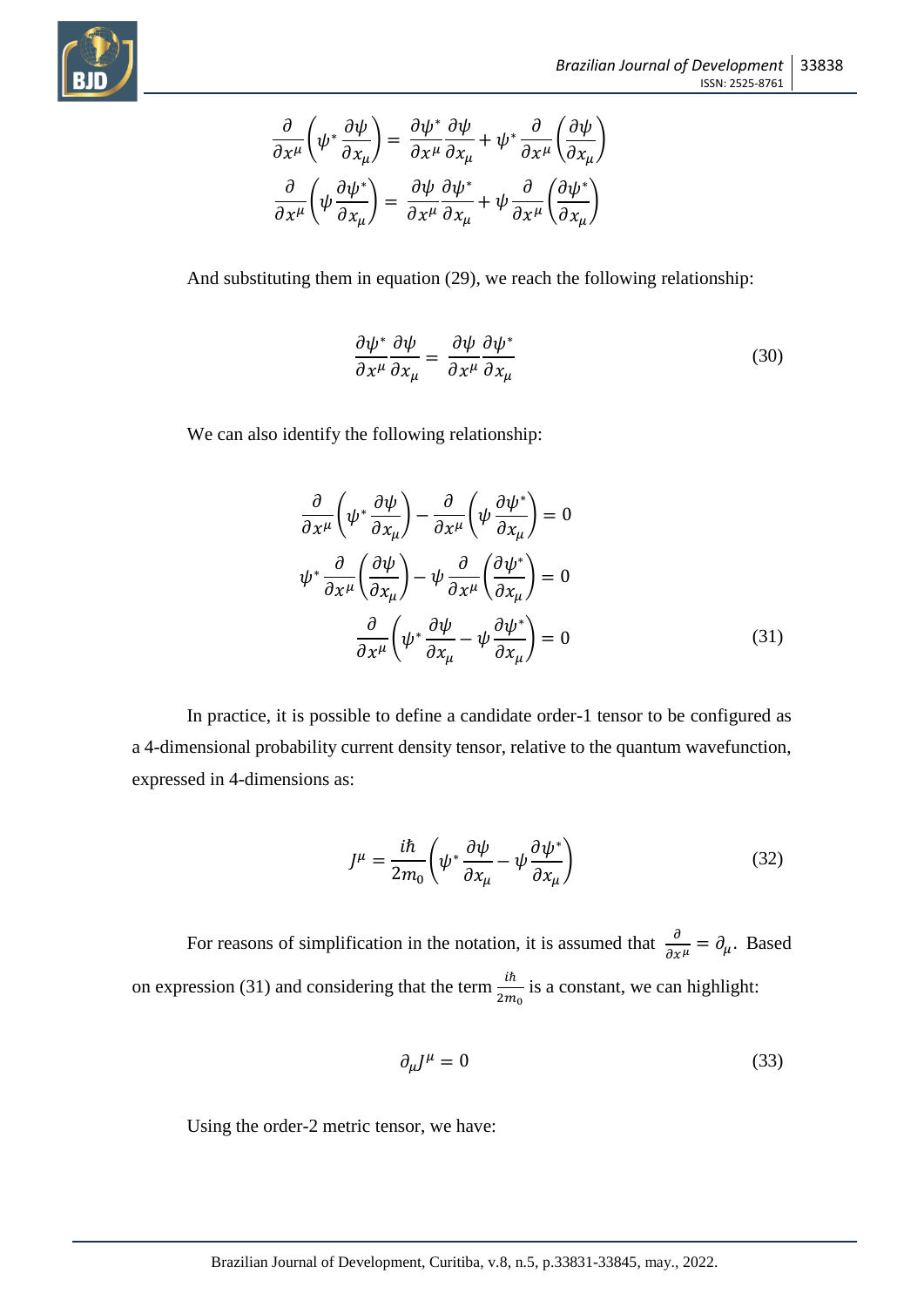

$$
g_{\mu\nu}\partial^{\mu}J^{\nu} = 0 \implies g_{\mu\nu}\frac{\partial J^{\nu}}{\partial x_{\mu}} = 0 \tag{34}
$$

In detail, it is possible to obtain:

$$
g_{00}\frac{\partial J^0}{\partial x_0} + g_{11}\frac{\partial J^1}{\partial x_1} + g_{22}\frac{\partial J^2}{\partial x_2} + g_{33}\frac{\partial J^3}{\partial x_3} = 0
$$
 (35)

Substituting the components, we have:

$$
\frac{\partial J^0}{\partial (ct)} - \frac{\partial J^1}{\partial (-x)} - \frac{\partial J^2}{\partial (-y)} - \frac{\partial J^3}{\partial (-z)} = 0
$$
  

$$
\frac{1}{c} \frac{\partial J^0}{\partial t} + \frac{\partial J^1}{\partial x} + \frac{\partial J^2}{\partial y} + \frac{\partial J^3}{\partial z} = 0
$$
(36)

Using these relations, we easily obtain:

$$
J^{0} = \frac{i\hbar}{2m_{0}} \left( \psi^{*} \frac{\partial \psi}{\partial x_{0}} - \psi \frac{\partial \psi^{*}}{\partial x_{0}} \right)
$$
  

$$
= \frac{i\hbar}{2m_{0}} \left( \psi^{*} \frac{\partial \psi}{\partial (ct)} - \psi \frac{\partial \psi^{*}}{\partial (ct)} \right)
$$
  

$$
= \frac{i\hbar}{2cm_{0}} \left( \psi^{*} \frac{\partial \psi}{\partial t} - \psi \frac{\partial \psi^{*}}{\partial t} \right)
$$
(37)

Applying the partial derivative with respect to time about  $J^0$ 

$$
\frac{\partial J^0}{\partial t} = \frac{\partial}{\partial t} \left[ \frac{i\hbar}{2c m_0} \left( \psi^* \frac{\partial \psi}{\partial t} - \psi \frac{\partial \psi^*}{\partial t} \right) \right]
$$
(38)

And following similar procedures, we obtain:

$$
J^{1} = -\frac{i\hbar}{2m_{0}} \left( \psi^{*} \frac{\partial \psi}{\partial x} - \psi \frac{\partial \psi^{*}}{\partial x} \right)
$$
 (39)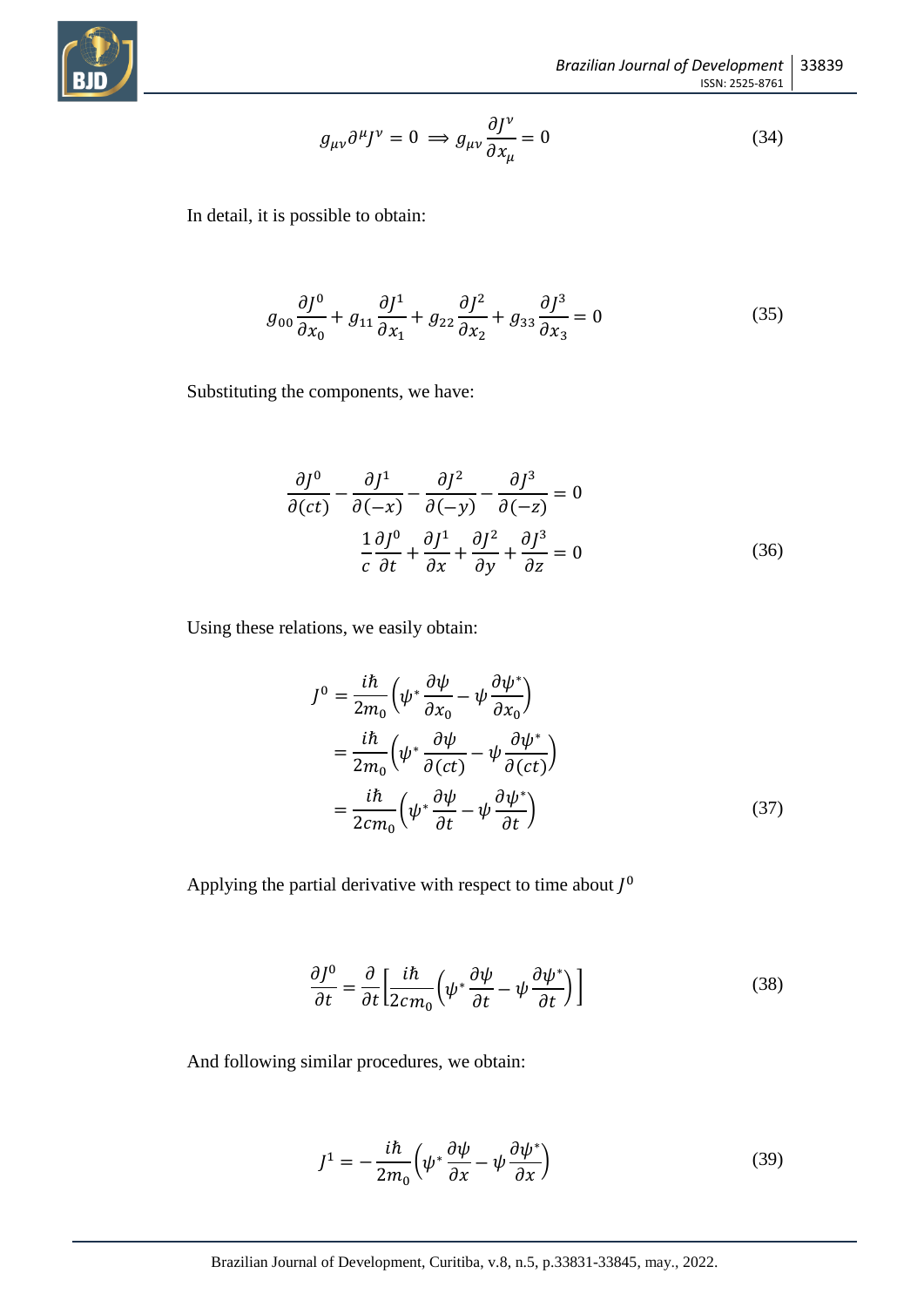$$
\binom{2}{\text{BD}}
$$

 $\partial$ 

$$
J^{2} = -\frac{i\hbar}{2m_{0}} \left( \psi^{*} \frac{\partial \psi}{\partial y} - \psi \frac{\partial \psi^{*}}{\partial y} \right)
$$
(40)

$$
J^3 = -\frac{i\hbar}{2m_0} \left( \psi^* \frac{\partial \psi}{\partial z} - \psi \frac{\partial \psi^*}{\partial z} \right)
$$
(41)

Substituting the expressions (38), (39), (40) and (41) in the expression (36), we obtain:

$$
\frac{\partial}{\partial t} \left[ \frac{i\hbar}{2m_0c^2} \left( \psi^* \frac{\partial \psi}{\partial t} - \psi \frac{\partial \psi^*}{\partial t} \right) \right] - \frac{i\hbar}{2m_0} \left[ \frac{\partial}{\partial x} \left( \psi^* \frac{\partial \psi}{\partial x} - \psi \frac{\partial \psi^*}{\partial x} \right) \right]
$$
\n
$$
- \frac{i\hbar}{2m_0} \left[ \frac{\partial}{\partial y} \left( \psi^* \frac{\partial \psi}{\partial y} - \psi \frac{\partial \psi^*}{\partial y} \right) \right] - \frac{i\hbar}{2m_0} \left[ \frac{\partial}{\partial z} \left( \psi^* \frac{\partial \psi}{\partial z} - \psi \frac{\partial \psi^*}{\partial z} \right) \right] = 0
$$
\n
$$
\frac{\partial}{\partial t} \left[ \frac{i\hbar}{2m_0c^2} \left( \psi^* \frac{\partial \psi}{\partial t} - \psi \frac{\partial \psi^*}{\partial t} \right) \right] - \frac{i\hbar}{2m_0} \frac{\partial}{\partial x} \left( \psi^* \frac{\partial \psi}{\partial x} - \psi \frac{\partial \psi^*}{\partial x} \right)
$$
\n
$$
- \frac{i\hbar}{2m_0} \frac{\partial}{\partial y} \left( \psi^* \frac{\partial \psi}{\partial y} - \psi \frac{\partial \psi^*}{\partial y} \right) - \frac{i\hbar}{2m_0} \frac{\partial}{\partial z} \left( \psi^* \frac{\partial \psi}{\partial z} - \psi \frac{\partial \psi^*}{\partial z} \right) = 0
$$
\n
$$
\frac{\partial}{\partial t} \left[ \frac{i\hbar}{2m_0c^2} \left( \psi^* \frac{\partial \psi}{\partial t} - \psi \frac{\partial \psi^*}{\partial t} \right) \right] - \frac{i\hbar}{2m_0} \frac{\partial}{\partial x} \left( \psi^* \frac{\partial \psi}{\partial x} \right)
$$
\n
$$
+ \frac{i\hbar}{2m_0} \frac{\partial}{\partial x} \left( \psi \frac{\partial \psi^*}{\partial y} \right)
$$
\n
$$
- \frac{i\hbar}{2m_0} \frac{\partial}{\partial y} \left( \psi^* \frac{\partial \psi}{\partial y} \
$$

Considering that  $J^0 = c\rho$ , being  $\rho = \frac{i\hbar}{2\sigma^2}$  $\frac{i\hbar}{2c^2m_0} \left( \psi^* \frac{\partial \psi}{\partial t} - \psi \frac{\partial \psi^*}{\partial t} \right)$  a scalar quantity candidate to be configured as volumetric density of probability and  $\vec{J} = \hat{i}J^1 + \hat{j}J^2 + \hat{k}J^3$ is a vector in 3-dimensions, which is candidate to be configured as volumetric density vector of probability current, which can be written as: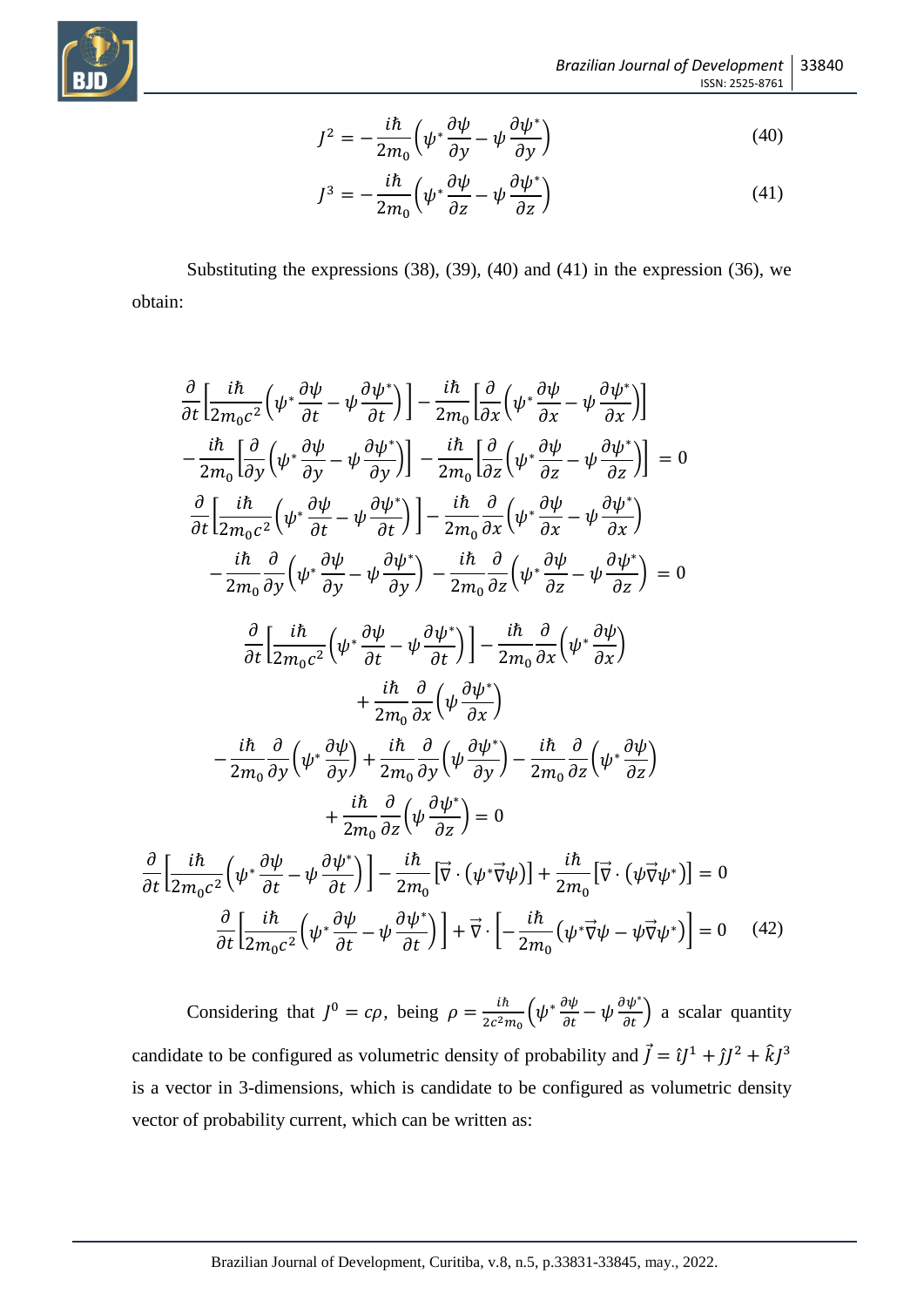

$$
\vec{J} = -\frac{i\hbar}{2m_0} \left( \psi^* \vec{\nabla} \psi - \psi \vec{\nabla} \psi^* \right)
$$
(43)

In such a way that is appropriate to write equation (42) as:

$$
\frac{\partial \rho}{\partial t} + \vec{\nabla} \cdot \vec{j} = 0 \implies \frac{\partial \rho}{\partial t} = -\vec{\nabla} \cdot \vec{j}
$$
(44)

Making use of the divergence theorem (ARFKEN et al., 2012):

$$
\iiint (\vec{\nabla} \cdot \vec{f}) d^3 \vec{r} = \oiint \vec{f} \cdot d^2 \vec{r}
$$
 (45)

with respect to which  $d^3\vec{r}$  and  $d^2\vec{r}$  refer to the infinitesimal element of volume and the infinitesimal element of area of a surface, respectively.

Assuming that  $\psi = \psi(x, y, z, ct)$  is a bounded function at all points, this implies that  $\psi$  does not tend to infinity at any point  $(x, y, z, ct)$  (PIZA, 2009). Reiterating that the quantum wavefunction does not diverge to infinity in 4-dimensional regions of spacetime infinitely distant from the quantum particle, it is possible to write:

$$
\lim_{(x,y,z)\to\pm\infty}\psi(x,y,z,ct)=0\,,\,\lim_{ct\to+\infty}\psi(x,y,z,ct)=0\tag{46}
$$

Considering that the limits of the closed surface are located in regions infinitely distant from the probability density current  $\vec{J}$ , it is appropriate to write (BASSALO e CATTANI, 2010):

$$
\lim_{(x,y,z)\to\pm\infty} \oiint \vec{f} \cdot d^2\vec{r} = \lim_{(x,y,z)\to\pm\infty} \oiint \left[ -\frac{i\hbar}{2m_0} \left( \psi^* \vec{\nabla} \psi - \psi \vec{\nabla} \psi^* \right) \right] \cdot d^2\vec{r} = 0 \tag{47}
$$

Using the relationship given in equation (44), we have: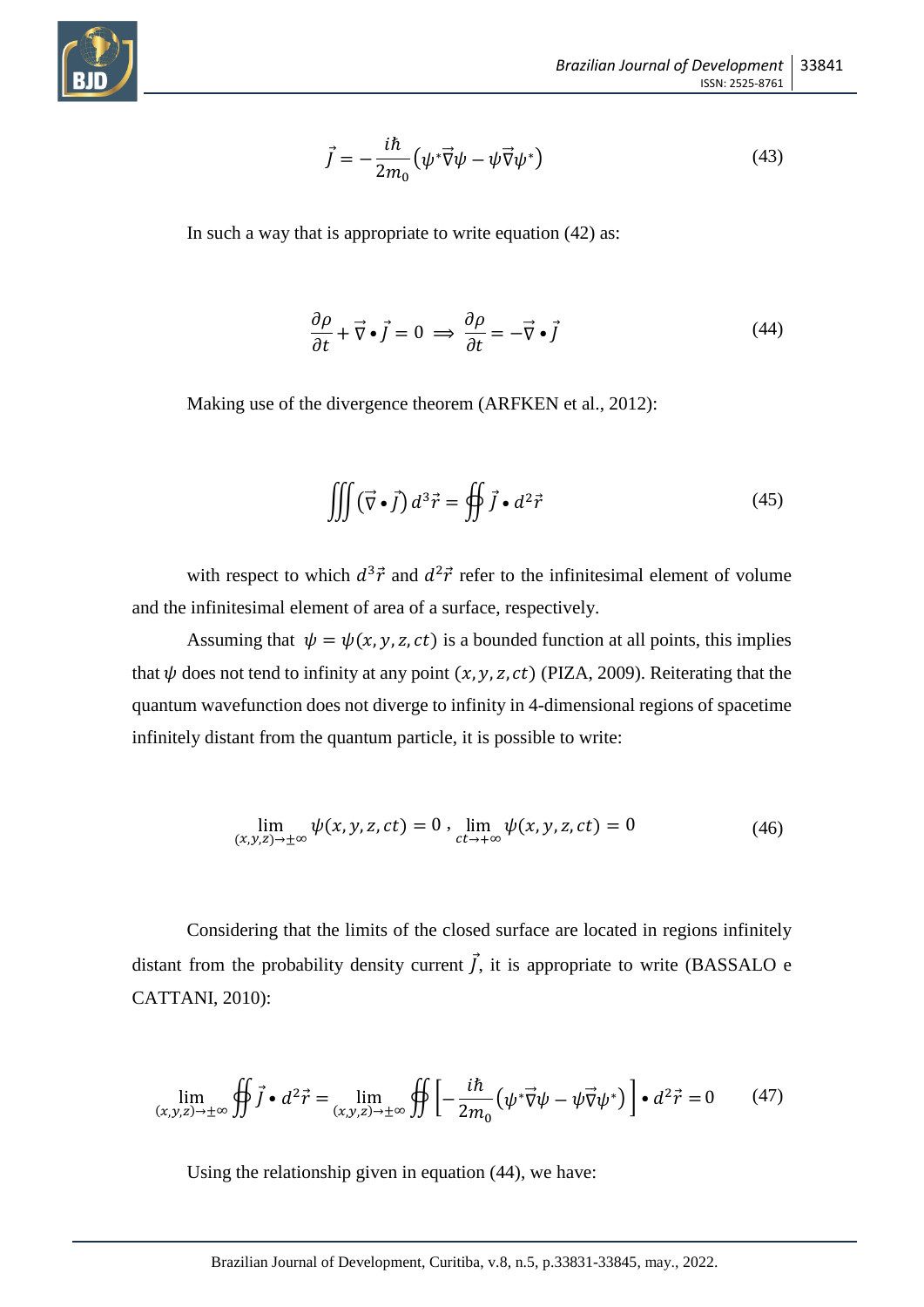

$$
\iiint \left(\frac{\partial \rho}{\partial t}\right) d^3 \vec{r} = 0 \implies \frac{\partial}{\partial t} \left(\iiint \rho \, d^3 \vec{r}\right) = 0 \tag{48}
$$

The result of equation (48) indicates that  $\iiint \rho d^3 \vec{r}$  is constant in time (ABERS, 2004). In fact, it is natural to interpret the quantity  $\rho$  as the volumetric probability density. However, considering an instant t,  $\psi(x, y, z, ct)$  and  $\frac{\partial \psi(x, y, z, ct)}{\partial t}$  present positive and negative values so that  $\rho$  can also assume negative and positive values. Because it is considered that the probability function must satisfy the following properties, namely:

- $0 < P(A_i) < 1$ : being  $A_i$  random event belonging to or contained in a sample space;
- $P(E.A.) = \sum_i P(A_i) = 1$ , being E.A. the sample space (union of all  $A_i$ ) is trivial to observe that the fact of  $\rho$  admitting negative values makes it unfit to play the role or to be defined as a probability density function.

# **3 SCALAR PRODUCT BETWEEN WAVE FUNCTIONS OF A SPIN-ZERO QUANTUM PARTICLE**

Considering the inner product relative to the Klein-Fock-Gordon relativistic quantum equation properly defined as:

$$
(\psi_1, \psi_2) = \frac{i\hbar}{2m_0 c^2} \iiint \left(\psi_1^* \frac{\partial \psi_2}{\partial t} - \psi_2 \frac{\partial \psi_1^*}{\partial t}\right) d^3 \vec{r}
$$
(49)

And making use the description presented by (BAGROV and GITMAN, 1990) and (KAMASSURY et al., 2020), it is possible to relate the Cartesian coordinates (cdt,dx,dy,dz) with the light cone coordinates  $(du<sup>0</sup>, du<sup>1</sup>, du<sup>2</sup>, du<sup>3</sup>)$ , as follows:

$$
dx = du^1
$$
,  $dy = du^2$ ,  $dz = \frac{\sqrt{2}}{2}(du^0 - du^3)$ ,  $dt = \frac{\sqrt{2}}{2}(du^0 + du^3)$  (50)

Considering  $x^0 = ct$ , we have (MEIRA FILHO et al., 2021):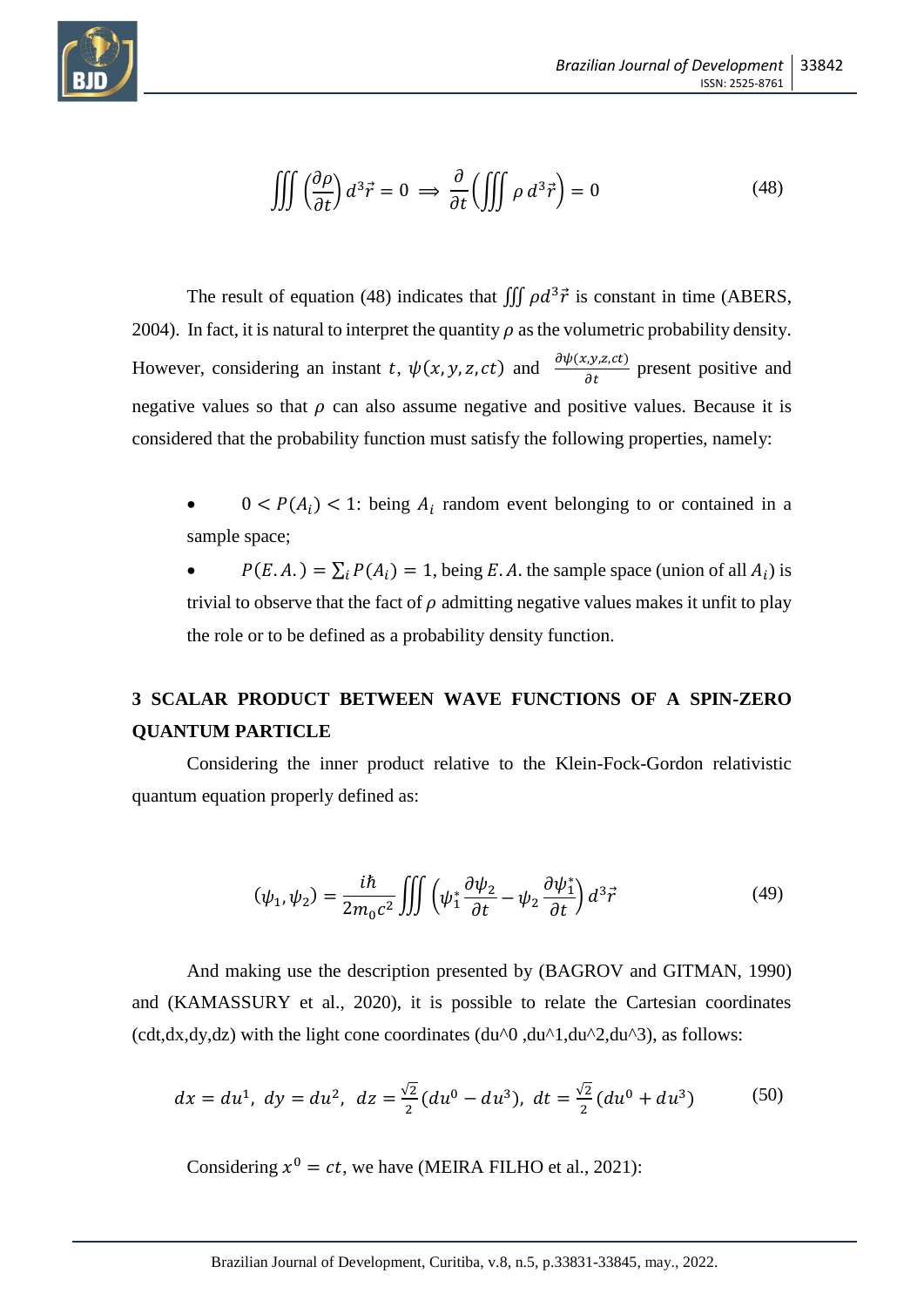



$$
\frac{\partial}{\partial x^0} = \frac{\sqrt{2}}{2} \frac{\partial}{\partial u^0} + \frac{\sqrt{2}}{2} \frac{\partial}{\partial u^3}, \quad \frac{1}{c} \frac{\partial}{\partial t} = \frac{\sqrt{2}}{2} \frac{\partial}{\partial u^0} + \frac{\sqrt{2}}{2} \frac{\partial}{\partial u^3}
$$
(51)

$$
u^{0} = \frac{ct + z}{\sqrt{2}}, \quad u^{1} = x, \quad u^{2} = y, \quad u^{3} = \frac{ct - z}{\sqrt{2}}
$$
 (52)

$$
\psi_1^* \frac{\partial \psi_2}{\partial t} - \psi_2 \frac{\partial \psi_1^*}{\partial t} = c\psi_1^* \left( \frac{\sqrt{2}}{2} \frac{\partial \psi_2}{\partial u^0} + \frac{\sqrt{2}}{2} \frac{\partial \psi_2}{\partial u^3} \right) - c\psi_2 \left( \frac{\sqrt{2}}{2} \frac{\partial \psi_1^*}{\partial u^0} + \frac{\sqrt{2}}{2} \frac{\partial \psi_1^*}{\partial u^3} \right) \tag{53}
$$

If the coordinate u^0 is constant,  $\psi_1$ ,  $\psi_1^*$ ,  $\psi_2^*$ ,  $\psi_2^*$  it does not depend on this variable, that is:

$$
\psi_1^* \frac{\partial \psi_2}{\partial t} - \psi_2 \frac{\partial \psi_1^*}{\partial t} = \frac{\sqrt{2}}{2} c \psi_1^* \frac{\partial \psi_2}{\partial u^3} - \frac{\sqrt{2}}{2} c \psi_2 \frac{\partial \psi_1^*}{\partial u^3}
$$
(54)

Thus, it is convenient to write the expression (49) assuming that the coordinate u^0 is equal to a numerical constant:

$$
(\psi_1, \psi_2)_{u^0 = \text{cte}} = \frac{i\hbar}{2m_0 c^2} \frac{c\sqrt{2}}{2} \iiint \left(\psi_1^* \frac{\partial \psi_2}{\partial u^3} - \psi_2 \frac{\partial \psi_1^*}{\partial u^3}\right) d^3 \vec{r}
$$
(55)

And performing the appropriate substitutions of the coordinates, we have:

$$
(\psi_1, \psi_2)_{u^0 = \text{cte}} = \frac{i\hbar}{2m_0 c^2} \left(\frac{c\sqrt{2}}{2}\right) \left(-\frac{\sqrt{2}}{2}\right) \iiint \left(\psi_1^* \frac{\partial \psi_2}{\partial u^3} - \psi_2 \frac{\partial \psi_1^*}{\partial u^3}\right) du^1 du^2 du^3
$$

$$
= -\frac{i\hbar}{4m_0 c} \iiint \left(\psi_1^* \frac{\partial \psi_2}{\partial u^3} - \psi_2 \frac{\partial \psi_1^*}{\partial u^3}\right) du^1 du^2 du^3
$$

$$
= \frac{1}{4m_0 c} \iiint \left[\left(i\hbar \frac{\partial \psi_1^*}{\partial u^3}\right) \psi_2 + \psi_1^* \left(-i\hbar \frac{\partial \psi_2}{\partial u^3}\right)\right] du^1 du^2 du^3 \tag{56}
$$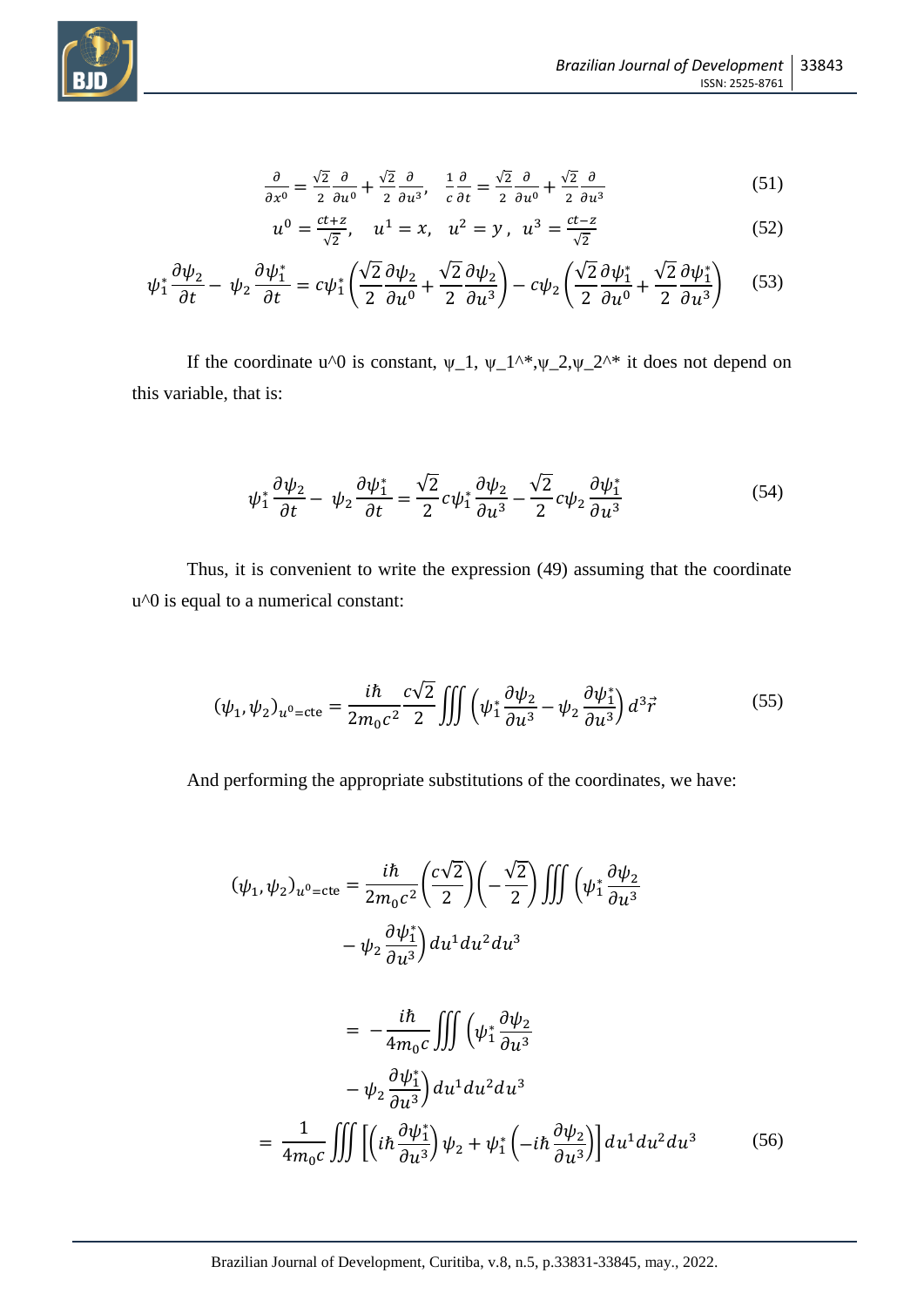

Being 
$$
\tilde{p}_3 = -i\hbar \frac{\partial}{\partial u^3}
$$
 e  $[\tilde{p}_3 \psi_1]^* = (-i\hbar \frac{\partial \psi_1}{\partial u^3})^* = i\hbar \frac{\partial \psi_1^*}{\partial u^3}$ , we can write the inner

product between the wavefunctions  $\psi_1$  and  $\psi_2$  under the condition that u<sup> $\gamma$ </sup> is equal to a numerical constant:

$$
(\psi_1, \psi_2)_{u^0 = cte} = \frac{1}{4m_0 c} \iiint du^1 du^2 du^3 [\psi_1^*(\hat{P}_3 \psi_2) + \psi_2(\hat{P}_3 \psi_1)^*]
$$
(57)

# **4 FINAL CONSIDERATIONS**

Throughout this content review work, we present the algebraic procedures necessary to obtain the scalar product (or inner product) between the wavefunctions, which are solutions of the Klein-Fock-Gordon relativistic wave equations, considering a quantum particle of spin-zero immersed in a 4-dimensional Minkowski space-time parameterized by the light cone coordinates.